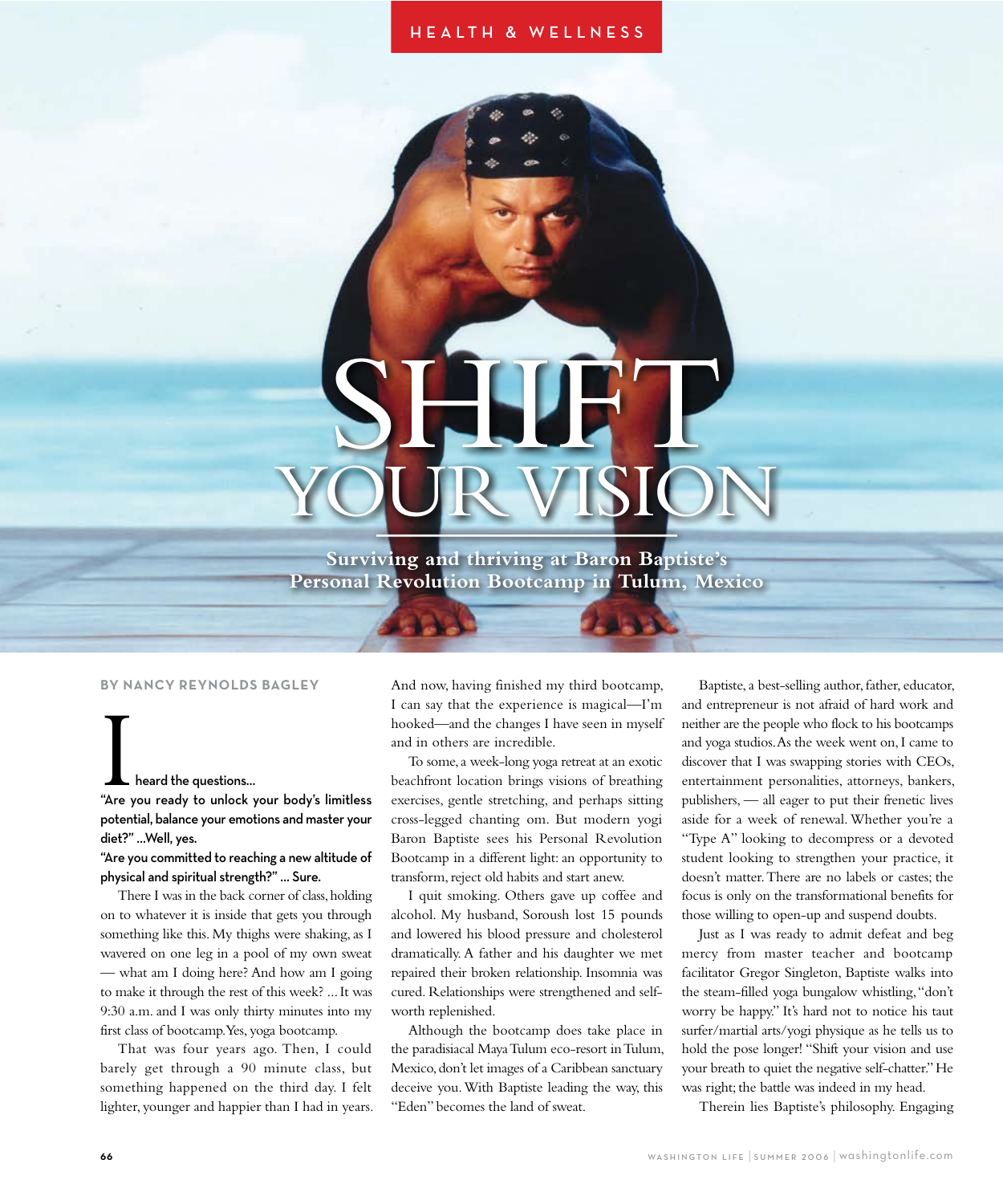

your physical body allows you to tap into your mental, emotional side — your spiritual self. The physical challenge of his form of yoga focuses on the present and inspires personal transformation. Basically he short-circuits your nervous system and then rebuilds it. "When I can get you out of your own way, then I can do what I need to do to access new thresholds of growth…. Drop what you know and allow your old self to come apart. Your body and mind will create balance and a new way of being."

In eight days the Personal Revolution Bootcamp does just that. It brings your mind, body, and spirit into harmony using aerobic power yoga sessions to awaken and internally rinse the body, meditation and discussion to level emotional imbalances and a healthful organic diet to further detoxify and purify. "We try to expose the selfdefeating system that is ingrained in every one of us," says Singleton, "you can't entirely get rid of it, but you can be aware as you take it with you."

With Baptiste, a challenging yoga practice is the spark which can ignite personal transformation. The heat of Bikram, the discipline of Ashtanga, the alignment of Iyengar, and the strength-building asanas (postures) of all three inform his own unique tradition: Baptiste Power Vinyasa Yoga. "He created his own style of yoga in order to make it more accessible and beneficial to westerners," explains Siga Bielkus, program director for the Baptiste Power Yoga Institute ("BPYI").

Born into a yoga dynasty, his father Walt Baptiste was one of the first to promote a holistic type of "Integral" yoga in the United States, pioneering fitness training and nutrition. Together with Baron's mother, Magana (niece of a former president of El Salvador), they opened the first yoga studio in San Francisco in 1955. Baron basically grew up at the knees of several legendary yogis — B.K.S. Iyengar, K. Pattabhi Jois, and Bikram Choudhury. Their traditional and

sometimes rigid approach helped him realize that the practice of yoga needed to be de-mystified and tailored to the American mind and body.

Back then yoga could be a bit cultish. "Even in California, I was teased a lot and called a 'Hare Krishna … But it's funny how life finds you … the last thing I wanted to do is teach," explains Baptiste, who started teaching at his parents studio at age fifteen. In his early twenties, he worked as one of two teachers at Bikram's Beverly Hills studio where he helped design a teacher-training program and became somewhat of a yogi to the stars, teaching Raquel Welch, Quincy Jones, Kareem Abdul Jabar, Martin Sheen and Herbie Hancock. Since then, his celebrity students have included quarterback Randall Cunningham, actresses Elizabeth Shue and Helen Hunt, and singer Chynna Phillips.

"DROP WHAT YOU KNOW AND ALLOW YOUR OLD SELF TO COME APART. YOUR BODY AND MIND WILL CREATE BALANCE AND A NEW WAY OF BEING." - BARON BAPTISTE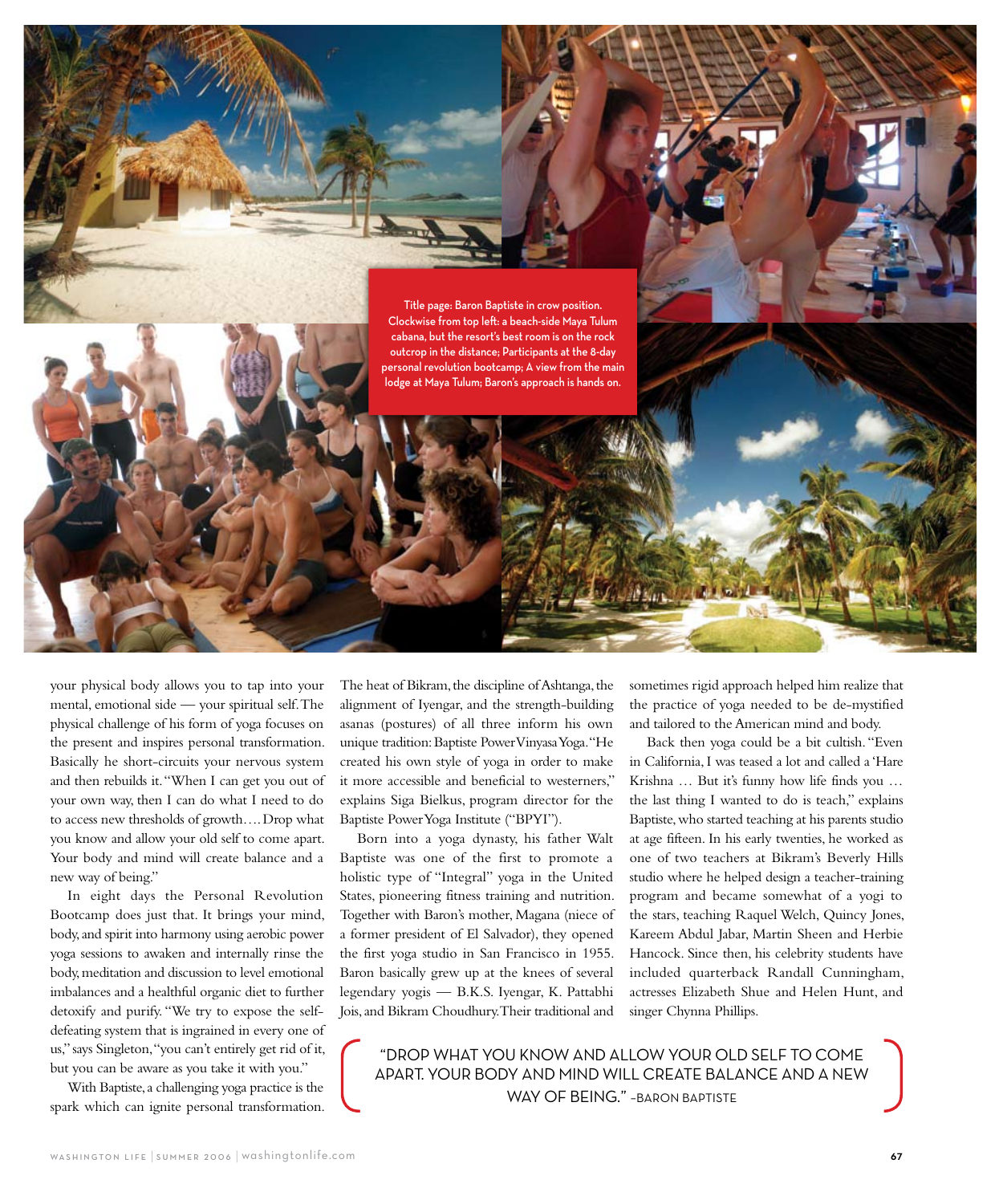

Baptiste also witnessed his father unmask the hypocrisy of certain other self-proclaimed Eastern gurus who frequented his family's home. "At some point, I realized that I needed to pursue my own path," says Baptiste, 42, who has spent the past two decades introducing his own revolutionary style to many who might never have been naturally drawn to yoga. His approach makes the benefits of yoga available to everyone: young, old, the athlete, the yoga virgin, or the master instructor. His system is based on the fundamentals of sound sequencing, sound biomechanics, and specific alignments which are safe and healthy for the body's design. "Westerners aren't really used to sitting on the floor cross-legged from birth," Baptiste explains. "Since our hips are tighter we benefit from a more tailored approach adapted to meet the needs of each individual's level of strength, coordination, flexibility, and agility."

 "The camps are always filled to capacity, with students ranging in age from 14 to 70, many coming by themselves others with partners or family," says Vyda Bielkus, director of BPYI. As I can attest, the process supports people at all fitness and health levels (I could barely touch my toes at my first camp). "For some, yoga is viewed as the exclusive realm of crunchy-granola hippies but what has attracted people to Baptiste's style is the physical challenge and feeling of empowerment," says Patty Ivey, owner of Baptiste's only D.C. affiliate studio, Down Dog Yoga, in Georgetown. A marathoner and bootcamp veteran, Ivey fell into yoga as a result of knee injuries. "Yoga dramatically helped my physical recovery," she says. "The Baptiste practice is a dynamic combination of sweat, strength and intuitive self discovery with opportunities for anyone willing to take on physical and emotional barriers."

A lot of people say, "I've tried yoga, and I don't like it," but to me that is like saying, I've tried bananas and I don't like fruit. I had heard about the rehabilitative effects of yoga from acquaintances such as publisher Mort Zuckerman who told me that he visited some of the best specialists in the world for severe back pain until yoga finally relieved him. My husband and I started practicing Jivamukti yoga in New York in the '90s and thought it was the only yoga we would ever love. Since then we have practiced Bikram and Ashtanga, but it was the Baptiste flow which really fired our

# EVERYONE HAS A SYSTEM THAT IS RESISTANT TO CHANGE AND TRANSFORMATION

We are not really open to change if we go through life simply looking to reaffirm our existing beliefs. And we are not really listening if we hear and categorize every comment based on whether we "agree or don't agree." That's just our "system" trying to maintain the status quo.

spirits again. Like us, many are drawn to yoga for its remarkable physical health benefits or perhaps the ability to make your bottom look perky in a bikini. But most become hooked because of the effect on their overall quality of life.

"Yoga is not something that gets done to you," says Singleton, "it takes commitment to glean the benefits." But a Baptiste bootcamp is probably the only vacation you will take where you won't need another upon return.

South of Cancun, bordered by the blue-green ocean on one side and tropical rainforest on the other, the Maya Tulum eco-resort isn't the "camp" we knew as kids. Quaint, thatched-roof bungalows dot the endless white sand beach. The beachfront huts offer spectacular views, calm ocean breezes, and an audible murmur from the glassy waves. The spa/ massage staff is incredible, (and I am very picky).

Our morning regimen begins with 6:30 a.m. meditation followed by a brisk hour-long walk or jog down the beach. After a healthy light breakfast it's time to hit the mat…

A group of 80 strangers quickly forms a community as we fill the yoga bungalow, lining up our mats. The unified hum of *ujjayi* breath parallels the sound of rolling ocean waves. Our bodies pulse with energy as we flow from one posture to the next pushing ourselves to the physical edge determined to live and feel more fully.

Cultivating a sense of "authenticity" is what Baptiste is all about. "You cannot do wrong in one aspect of your life and expect to do right